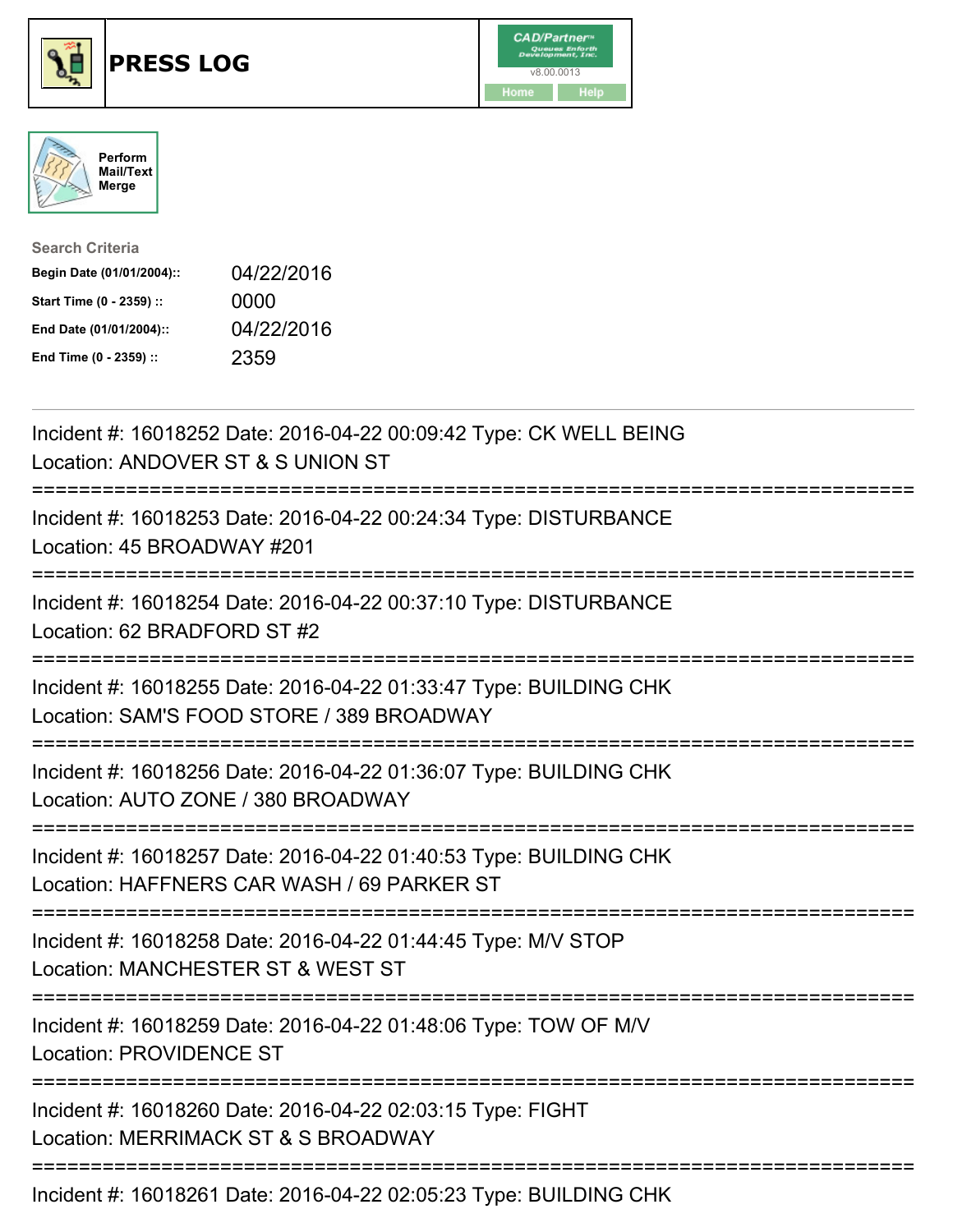Location: 201 LAWRENCE ST

| Incident #: 16018262 Date: 2016-04-22 02:20:37 Type: M/V STOP<br>Location: BROADWAY & TREMONT ST     |
|------------------------------------------------------------------------------------------------------|
| Incident #: 16018263 Date: 2016-04-22 02:28:06 Type: SUS PERS/MV<br>Location: 45 BENNINGTON ST       |
| Incident #: 16018264 Date: 2016-04-22 02:30:42 Type: BUILDING CHK<br>Location: 300 CANAL ST          |
| Incident #: 16018265 Date: 2016-04-22 02:30:53 Type: UNWANTEDGUEST<br>Location: 62 HAMPSHIRE ST #2   |
| Incident #: 16018266 Date: 2016-04-22 02:36:19 Type: MAL DAMAGE<br>Location: 52 HOWARD ST FL 1ST     |
| Incident #: 16018267 Date: 2016-04-22 02:37:06 Type: TOW OF M/V<br>Location: 7 CAMELLA TEOLI WY      |
| Incident #: 16018268 Date: 2016-04-22 03:02:15 Type: M/V STOP<br>Location: 700 ESSEX ST              |
| Incident #: 16018269 Date: 2016-04-22 03:04:07 Type: M/V STOP<br>Location: INMAN ST & S BROADWAY     |
| Incident #: 16018270 Date: 2016-04-22 03:08:27 Type: M/V STOP<br><b>Location: CROSS ST</b>           |
| Incident #: 16018271 Date: 2016-04-22 03:14:18 Type: BUILDING CHK<br>Location: CISCO / 16 BALLARD RD |
| Incident #: 16018272 Date: 2016-04-22 03:15:19 Type: BUILDING CHK<br>Location: 31 MERRIMACK ST       |
| Incident #: 16018273 Date: 2016-04-22 03:16:44 Type: BUILDING CHK<br>Location: 700 ESSEX ST          |
| Incident #: 16018274 Date: 2016-04-22 03:20:47 Type: BUILDING CHK<br>Location: 105 JACKSON ST        |
| Incident #: 16018275 Date: 2016-04-22 03:31:17 Type: M/V STOP                                        |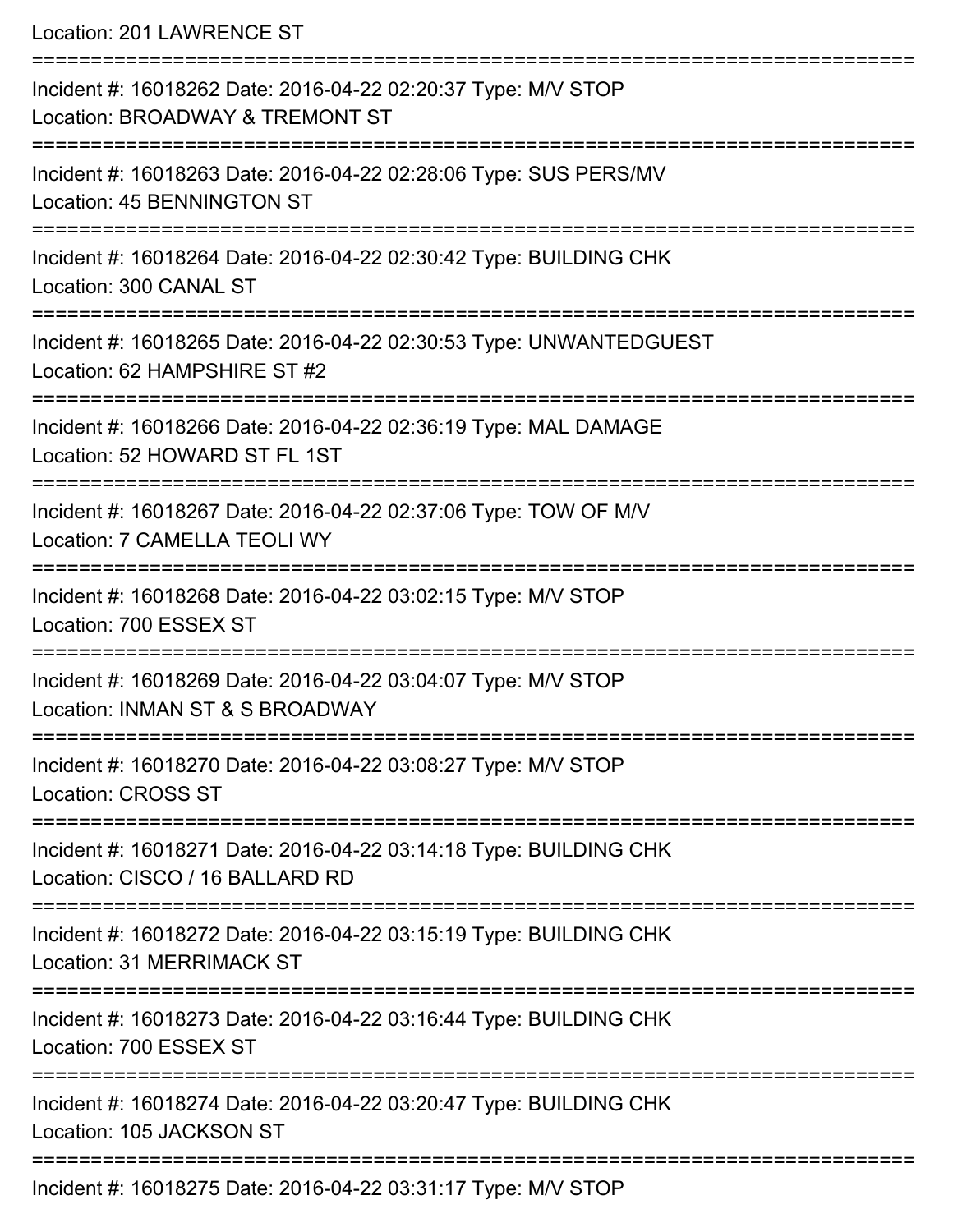| Incident #: 16018276 Date: 2016-04-22 03:32:32 Type: BUILDING CHK<br>Location: CVS PHARMACY / 266 BROADWAY                      |
|---------------------------------------------------------------------------------------------------------------------------------|
| Incident #: 16018277 Date: 2016-04-22 03:37:23 Type: BUILDING CHK<br>Location: ARONS FURNITURE / 50 ESSEX ST                    |
| Incident #: 16018278 Date: 2016-04-22 03:43:38 Type: M/V STOP<br>Location: 372 MARKET ST                                        |
| Incident #: 16018279 Date: 2016-04-22 04:09:19 Type: BUILDING CHK<br>Location: HAPPY TIME LAUNDRY MAT / 191 PARKER ST           |
| Incident #: 16018280 Date: 2016-04-22 04:11:14 Type: BUILDING CHK<br>Location: 300 CANAL ST<br>================================ |
| Incident #: 16018281 Date: 2016-04-22 04:25:50 Type: BUILDING CHK<br>Location: EBLENS / 391 ESSEX ST                            |
| Incident #: 16018282 Date: 2016-04-22 04:36:22 Type: BUILDING CHK<br>Location: 703 HAVERHILL ST                                 |
| Incident #: 16018283 Date: 2016-04-22 04:37:37 Type: BUILDING CHK<br>Location: 606 CANAL ST                                     |
| Incident #: 16018284 Date: 2016-04-22 04:38:13 Type: M/V STOP<br>Location: BENNINGTON ST & LAWRENCE ST                          |
| Incident #: 16018285 Date: 2016-04-22 04:40:06 Type: M/V STOP<br>Location: HAVERHILL ST & MIDDLEBURY ST                         |
| Incident #: 16018286 Date: 2016-04-22 04:44:49 Type: B&E/PAST<br>Location: 235 WINTHROP AV                                      |
| Incident #: 16018287 Date: 2016-04-22 05:14:39 Type: BUILDING CHK<br>Location: 104C GLENN ST                                    |
| Incident #: 16018288 Date: 2016-04-22 05:16:20 Type: BUILDING CHK<br>Location: MICHAEL'S MOTOR SALES, INCORP / 54 WINTHROP AV   |
| Incident #: 16018289 Date: 2016-04-22 05:18:26 Type: BUILDING CHK                                                               |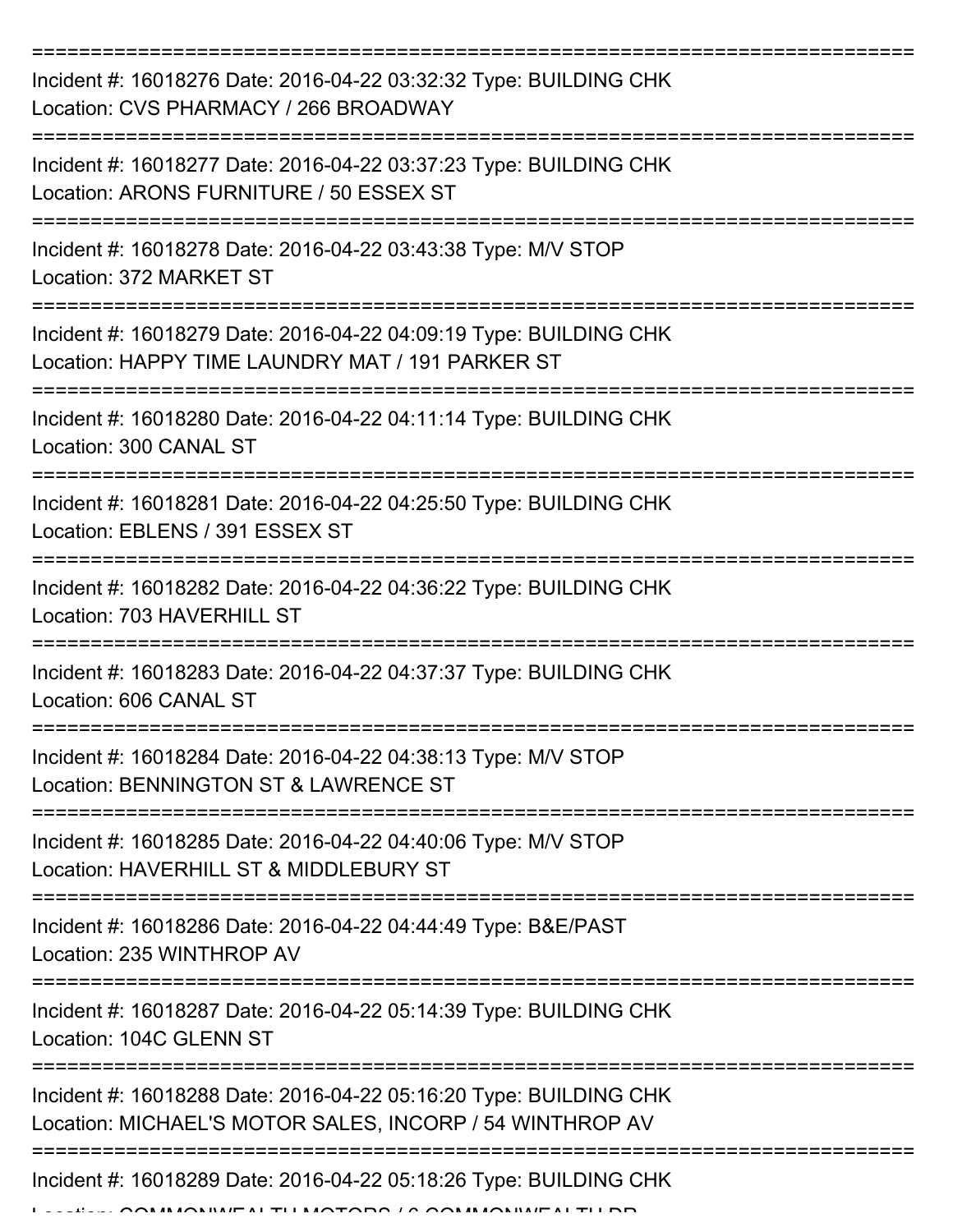| Incident #: 16018290 Date: 2016-04-22 05:21:41 Type: BUILDING CHK<br>Location: 110 MARSTON ST                             |
|---------------------------------------------------------------------------------------------------------------------------|
| Incident #: 16018291 Date: 2016-04-22 05:23:50 Type: BUILDING CHK<br>Location: 431 S UNION ST                             |
| Incident #: 16018292 Date: 2016-04-22 05:33:42 Type: M/V STOP<br>Location: COMMON ST & JACKSON ST                         |
| Incident #: 16018293 Date: 2016-04-22 05:46:22 Type: BUILDING CHK<br>Location: 171 BROADWAY                               |
| Incident #: 16018294 Date: 2016-04-22 06:00:46 Type: DISORDERLY<br>Location: LAWRENCE PUMPS, INCORPORATED / 371 MARKET ST |
| Incident #: 16018295 Date: 2016-04-22 06:21:17 Type: LIC PLATE STO<br>Location: 6 SUNRAY ST                               |
| Incident #: 16018296 Date: 2016-04-22 06:47:04 Type: TOW OF M/V<br>Location: 23 AMES ST<br>--------                       |
| Incident #: 16018297 Date: 2016-04-22 07:11:30 Type: CLOSE STREET<br>Location: BENNINGTON ST & MYRTLE ST                  |
| Incident #: 16018298 Date: 2016-04-22 07:22:26 Type: INVEST CONT<br><b>Location: 87 SUMMER ST</b>                         |
| Incident #: 16018299 Date: 2016-04-22 07:23:28 Type: PARK & WALK<br>Location: BROADWAY                                    |
| Incident #: 16018300 Date: 2016-04-22 07:28:25 Type: CLOSE STREET<br>Location: PARKER ST & SALEM ST                       |
| Incident #: 16018301 Date: 2016-04-22 07:52:06 Type: ALARMS<br>Location: 8 SALEM ST                                       |
| Incident #: 16018302 Date: 2016-04-22 07:54:55 Type: TOW/REPOSSED<br>Location: 68 STEARNS AV                              |
| Incident #: 16018303 Date: 2016-04-22 07:59:20 Type: CK WELL BEING                                                        |

Location: 100 EDANIKI IN ST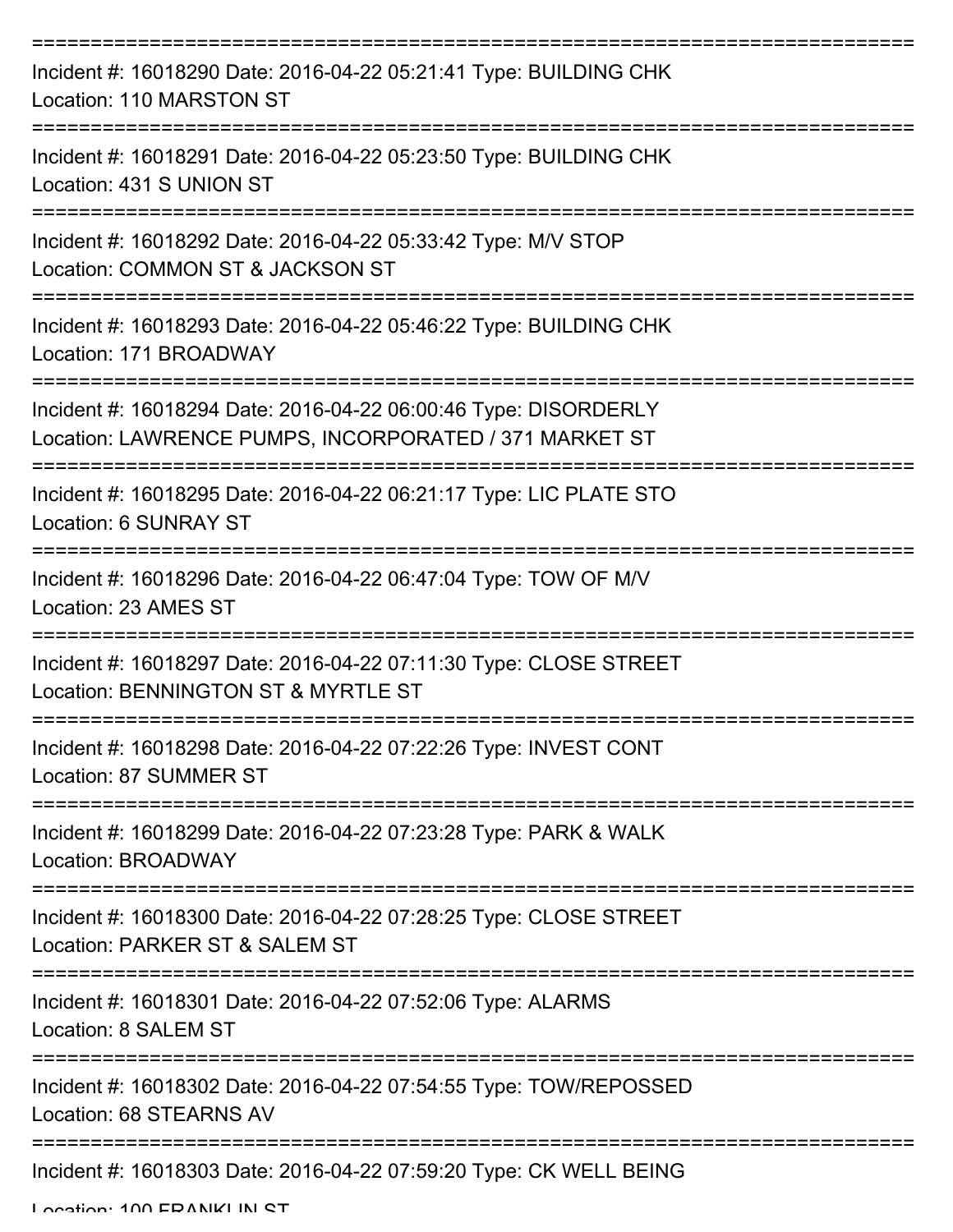| Incident #: 16018304 Date: 2016-04-22 08:01:50 Type: ALARM/BURG<br>Location: 136 WEST ST                         |
|------------------------------------------------------------------------------------------------------------------|
| Incident #: 16018305 Date: 2016-04-22 08:17:38 Type: COURT DOC SERVE<br>Location: 45 MAY ST                      |
| Incident #: 16018306 Date: 2016-04-22 08:26:44 Type: COURT DOC SERVE<br>Location: 39 BYRON AV                    |
| Incident #: 16018307 Date: 2016-04-22 08:31:03 Type: COURT DOC SERVE<br>Location: 10 ALDEN CT                    |
| Incident #: 16018308 Date: 2016-04-22 09:03:49 Type: TOW OF M/V<br>Location: ABBOTT ST & S UNION ST              |
| Incident #: 16018309 Date: 2016-04-22 09:11:22 Type: FIGHT<br>Location: 285 ESSEX ST                             |
| Incident #: 16018310 Date: 2016-04-22 09:17:20 Type: MEDIC SUPPORT<br><b>Location: 11 SUMMER ST</b><br>--------- |
| Incident #: 16018311 Date: 2016-04-22 09:19:26 Type: M/V STOP<br>Location: CAMBRIDGE ST & S UNION ST             |
| Incident #: 16018312 Date: 2016-04-22 09:20:17 Type: GENERAL SERV<br>Location: 21 BUNKERHILL ST                  |
| Incident #: 16018313 Date: 2016-04-22 09:33:08 Type: SUS PERS/MV<br>Location: 205 BROADWAY                       |
| Incident #: 16018314 Date: 2016-04-22 09:34:01 Type: SUS PERS/MV<br>Location: 25 ALLSTON ST                      |
| Incident #: 16018315 Date: 2016-04-22 09:39:29 Type: TOW OF M/V<br>Location: 93 SPRINGFIELD ST                   |
| Incident #: 16018316 Date: 2016-04-22 09:43:19 Type: PARK & WALK<br>Location: BRADFORD ST & BROADWAY             |
| Incident #: 16018318 Date: 2016-04-22 09:46:50 Type: MISSING PERS                                                |

Location: 660 HAVERHILL ST #1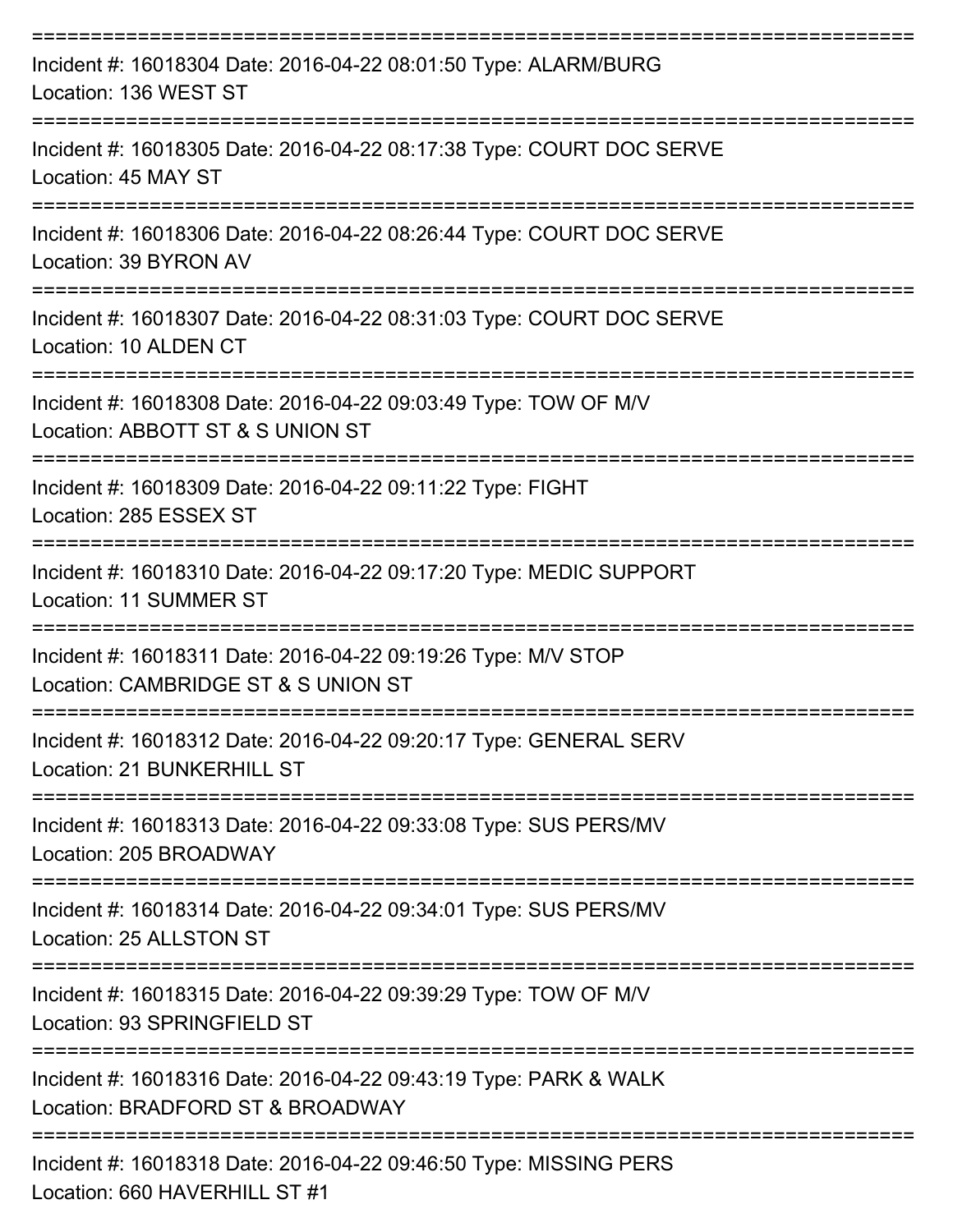| Incident #: 16018317 Date: 2016-04-22 09:47:14 Type: M/V STOP<br><b>Location: MERRIMACK ST</b>                            |
|---------------------------------------------------------------------------------------------------------------------------|
| Incident #: 16018319 Date: 2016-04-22 10:07:11 Type: SUS PERS/MV<br>Location: 6 CHICKERING ROAD                           |
| :==============<br>Incident #: 16018320 Date: 2016-04-22 10:19:46 Type: MEDIC SUPPORT<br>Location: 126 BAILEY ST          |
| Incident #: 16018321 Date: 2016-04-22 10:24:20 Type: UNKNOWN PROB<br>Location: 420 ESSEX ST                               |
| Incident #: 16018322 Date: 2016-04-22 10:33:32 Type: TOW OF M/V<br>Location: BROOK ST                                     |
| Incident #: 16018323 Date: 2016-04-22 10:34:54 Type: MAN DOWN<br>Location: BROADWAY & TREMONT ST                          |
| ----------------------<br>Incident #: 16018324 Date: 2016-04-22 10:44:44 Type: M/V STOP<br>Location: BROADWAY & VALLEY ST |
| Incident #: 16018325 Date: 2016-04-22 10:50:39 Type: SUS PERS/MV<br>Location: BROADWAY & COMMON ST                        |
| Incident #: 16018326 Date: 2016-04-22 10:53:41 Type: M/V STOP<br>Location: ANDOVER ST & FOSTER ST                         |
| Incident #: 16018327 Date: 2016-04-22 11:08:21 Type: M/V STOP<br>Location: AMESBURY ST & COMMON ST                        |
| Incident #: 16018328 Date: 2016-04-22 11:16:54 Type: ASSSIT OTHER PD<br>Location: 1 APPLETON ST                           |
| Incident #: 16018329 Date: 2016-04-22 11:22:32 Type: COURT DOC SERVE<br>Location: 96 CHESTER ST                           |
| Incident #: 16018330 Date: 2016-04-22 11:23:36 Type: LARCENY/PAST<br>Location: COMMONWEALTH MOTORS / 1 COMMONWEALTH DR    |
| Incident #: 16018331 Date: 2016-04-22 11:24:54 Type: SUS PERS/MV<br>Location: BURGER KING / 187 BROADWAY                  |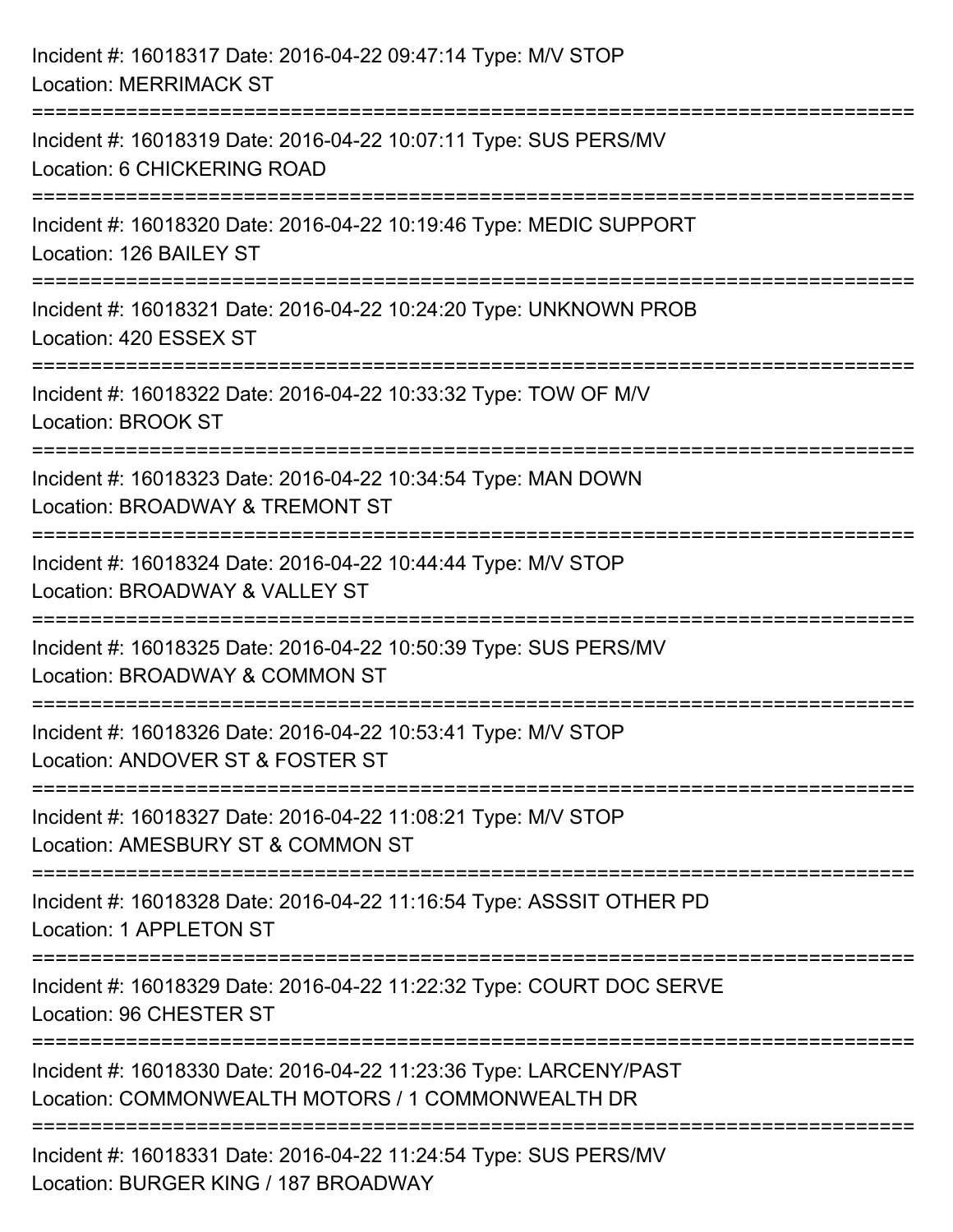| Incident #: 16018332 Date: 2016-04-22 11:41:24 Type: WARRANT SERVE<br>Location: WALGREENS / 135 BROADWAY           |
|--------------------------------------------------------------------------------------------------------------------|
| Incident #: 16018333 Date: 2016-04-22 11:45:39 Type: SHOPLIFTING<br>Location: WALGREENS / 135 BROADWAY             |
| Incident #: 16018334 Date: 2016-04-22 11:57:59 Type: ALARM/BURG<br>Location: 35 INMAN ST                           |
| Incident #: 16018335 Date: 2016-04-22 12:10:47 Type: M/V STOP<br>Location: 33 EMMETT ST                            |
| Incident #: 16018336 Date: 2016-04-22 12:16:35 Type: GENERAL SERV<br>Location: 205 BROADWAY                        |
| Incident #: 16018337 Date: 2016-04-22 12:23:18 Type: COURT DOC SERVE<br>Location: 122 MYRTLE CT                    |
| Incident #: 16018338 Date: 2016-04-22 12:23:59 Type: ANIMAL COMPL<br><b>Location: 2 CAULKINS CT</b>                |
| Incident #: 16018339 Date: 2016-04-22 12:27:43 Type: 209A/SERVE<br>Location: 163 PARK ST                           |
| Incident #: 16018340 Date: 2016-04-22 12:29:03 Type: 911 HANG UP<br>Location: 355 PARK ST                          |
| Incident #: 16018341 Date: 2016-04-22 12:34:25 Type: COURT DOC SERVE<br><b>Location: 47 TREMONT ST</b>             |
| Incident #: 16018342 Date: 2016-04-22 12:44:18 Type: M/V STOP<br>Location: FALLS BRIDGE / 0 BROADWAY               |
| Incident #: 16018343 Date: 2016-04-22 12:51:44 Type: COURT DOC SERVE<br>Location: 163 SANBORN ST<br>============== |
| Incident #: 16018344 Date: 2016-04-22 12:52:48 Type: M/V STOP<br>Location: 424 S BROADWAY                          |
| Incident #: 16018345 Date: 2016-04-22 12:53:09 Type: M/V STOP<br>Location: BERKELEY ST & JACKSON ST                |

===========================================================================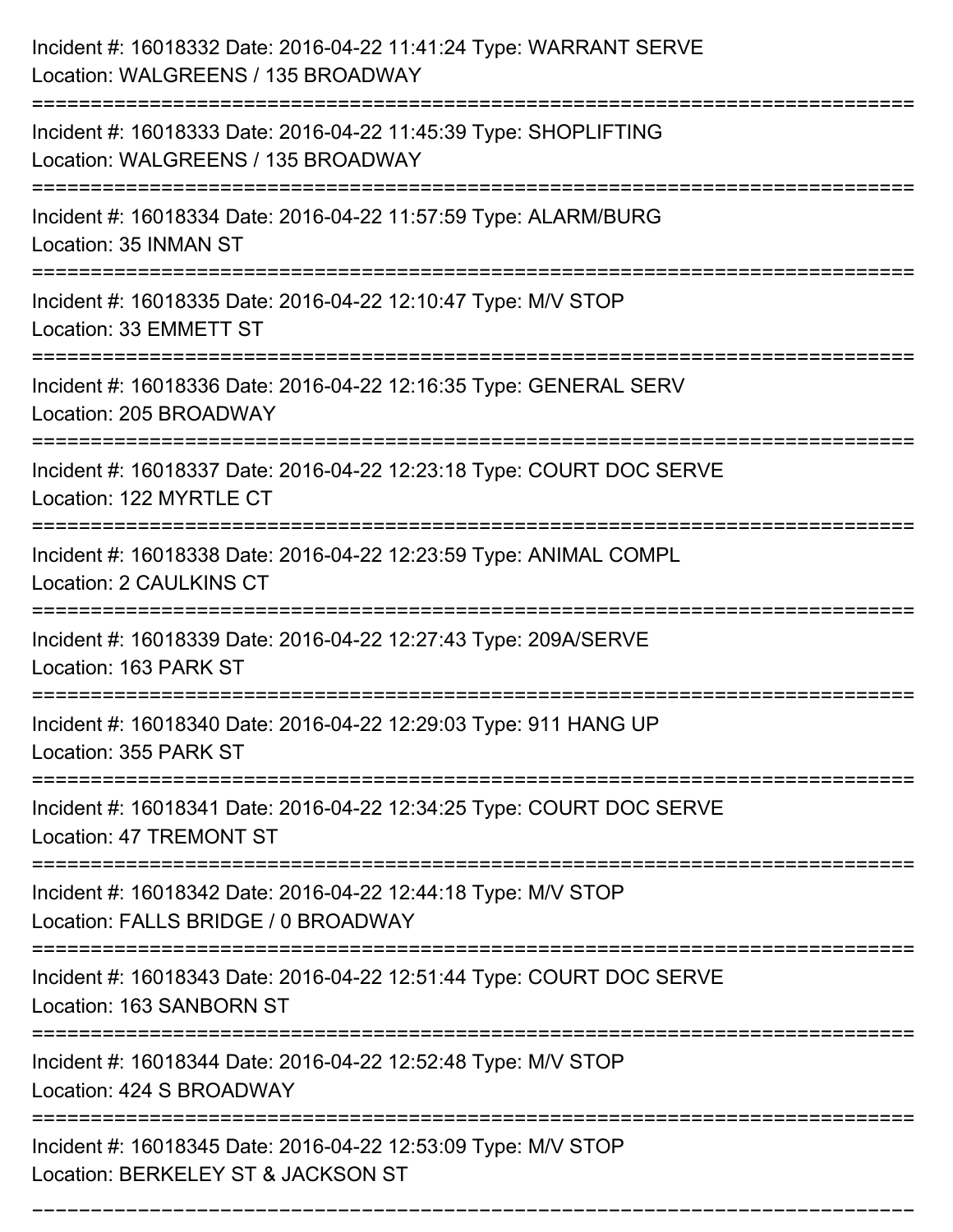| Incident #: 16018346 Date: 2016-04-22 12:57:02 Type: M/V STOP<br>Location: E HAVERHILL ST & PROSPECT ST         |
|-----------------------------------------------------------------------------------------------------------------|
| Incident #: 16018347 Date: 2016-04-22 12:57:36 Type: COURT DOC SERVE<br>Location: 294 SALEM ST                  |
| Incident #: 16018348 Date: 2016-04-22 12:58:15 Type: PARK & WALK<br>Location: BRADFORD ST & BROADWAY            |
| Incident #: 16018350 Date: 2016-04-22 13:03:26 Type: SUS PERS/MV<br>Location: SPRINGFIELD STREET & SALEM STREET |
| Incident #: 16018349 Date: 2016-04-22 13:03:55 Type: WARRANT SERVE<br>Location: 101 GREENWOOD ST                |
| Incident #: 16018351 Date: 2016-04-22 13:07:33 Type: INVEST CONT<br>Location: 198 BRUCE ST                      |
| Incident #: 16018352 Date: 2016-04-22 13:18:00 Type: SUS PERS/MV<br>Location: 205 BROADWAY                      |
| Incident #: 16018353 Date: 2016-04-22 13:24:49 Type: ANIMAL COMPL<br>Location: PARK ST & WALNUT ST              |
| Incident #: 16018354 Date: 2016-04-22 13:39:12 Type: M/V STOP<br>Location: BOXFORD ST & WINTHROP AV             |
| Incident #: 16018355 Date: 2016-04-22 13:53:59 Type: COURT DOC SERVE<br>Location: 45 MAY ST                     |
| Incident #: 16018356 Date: 2016-04-22 13:54:48 Type: COURT DOC SERVE<br>Location: 45 MAY ST                     |
| Incident #: 16018357 Date: 2016-04-22 13:55:40 Type: COURT DOC SERVE<br>Location: 45 MAY ST                     |
| Incident #: 16018358 Date: 2016-04-22 13:57:21 Type: COURT DOC SERVE<br>Location: 16 CAMELLA TEOLI WY           |
| Incident #: 16018359 Date: 2016-04-22 14:09:41 Type: DOMESTIC/PROG<br>Location: BOXFORD ST & S UNION ST         |
|                                                                                                                 |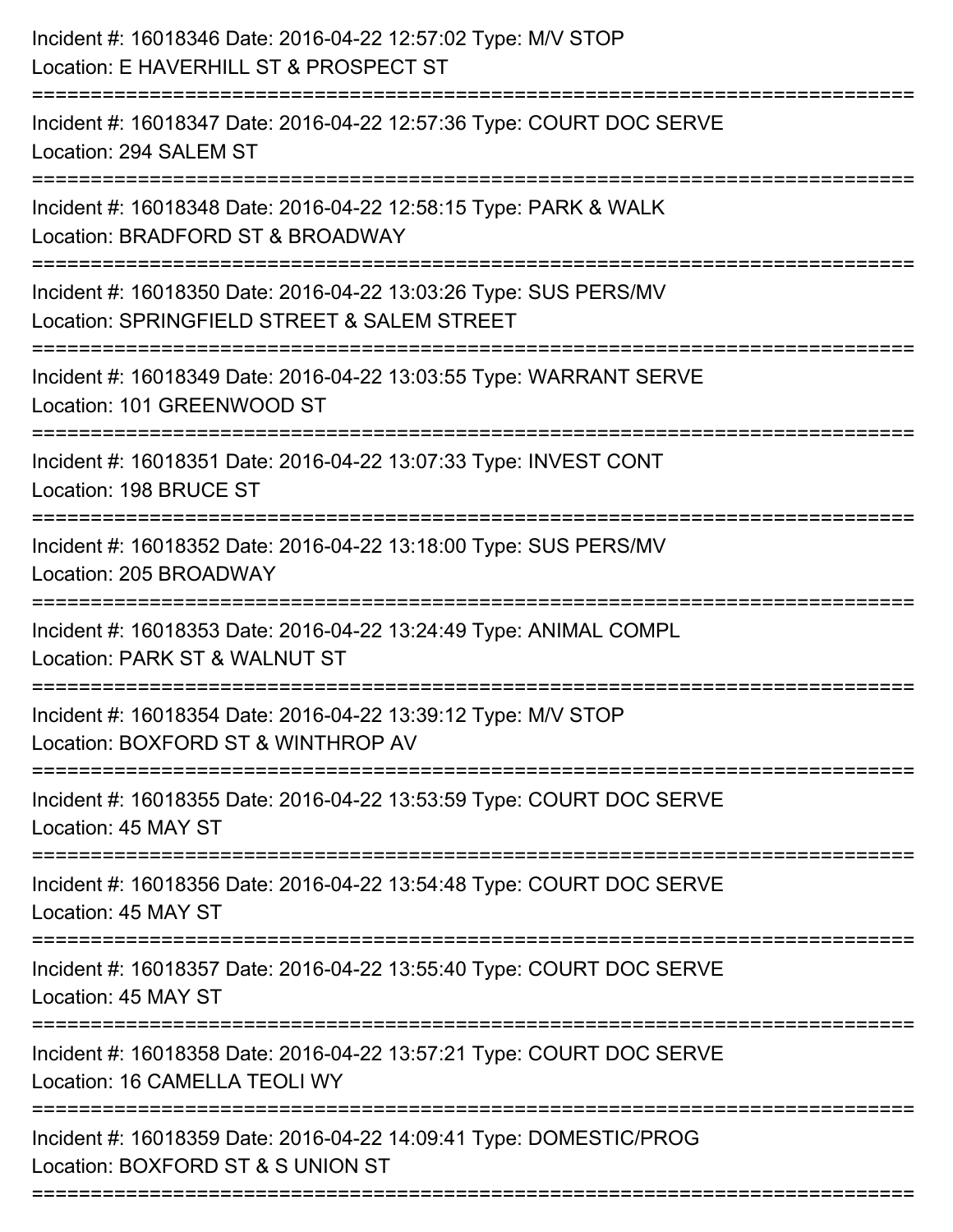Location: 187 PARK ST =========================================================================== Incident #: 16018361 Date: 2016-04-22 14:13:48 Type: SUS PERS/MV Location: 16 BEACON AV =========================================================================== Incident #: 16018363 Date: 2016-04-22 14:33:51 Type: UNKNOWN PROB Location: 533 LOWEL STREET =========================================================================== Incident #: 16018362 Date: 2016-04-22 14:36:35 Type: AUTO ACC/UNK PI Location: NEWTON ST & SALEM ST =========================================================================== Incident #: 16018364 Date: 2016-04-22 14:39:40 Type: STOL/MV/PAS Location: 231 WALNUT ST #2 =========================================================================== Incident #: 16018365 Date: 2016-04-22 14:41:51 Type: MEDIC SUPPORT Location: 11 SUMMER ST #802 =========================================================================== Incident #: 16018366 Date: 2016-04-22 14:47:32 Type: LOUD NOISE Location: 7 FOREST ST =========================================================================== Incident #: 16018367 Date: 2016-04-22 14:55:24 Type: LOST PROPERTY Location: 449 HAMPSHIRE ST FL 2 =========================================================================== Incident #: 16018368 Date: 2016-04-22 15:06:58 Type: HIT & RUN M/V Location: 500 MERRIMACK ST =========================================================================== Incident #: 16018369 Date: 2016-04-22 15:16:34 Type: M/V STOP Location: BROADWAY & CONCORD ST =========================================================================== Incident #: 16018370 Date: 2016-04-22 15:19:26 Type: M/V STOP Location: 17 BEACON ST =========================================================================== Incident #: 16018371 Date: 2016-04-22 15:23:01 Type: M/V STOP Location: NEWTON ST & SALEM ST =========================================================================== Incident #: 16018372 Date: 2016-04-22 15:23:21 Type: M/V STOP Location: BRADFORD ST & BROADWAY

===========================================================================

Incident #: 16018373 Date: 2016-04-22 15:24:54 Type: TOW OF M/V Location: BAILEY ST & PARKER ST

Incident #: 16018374 Date: 2016 04 22 15:34:37 Type: Microsoft

===========================================================================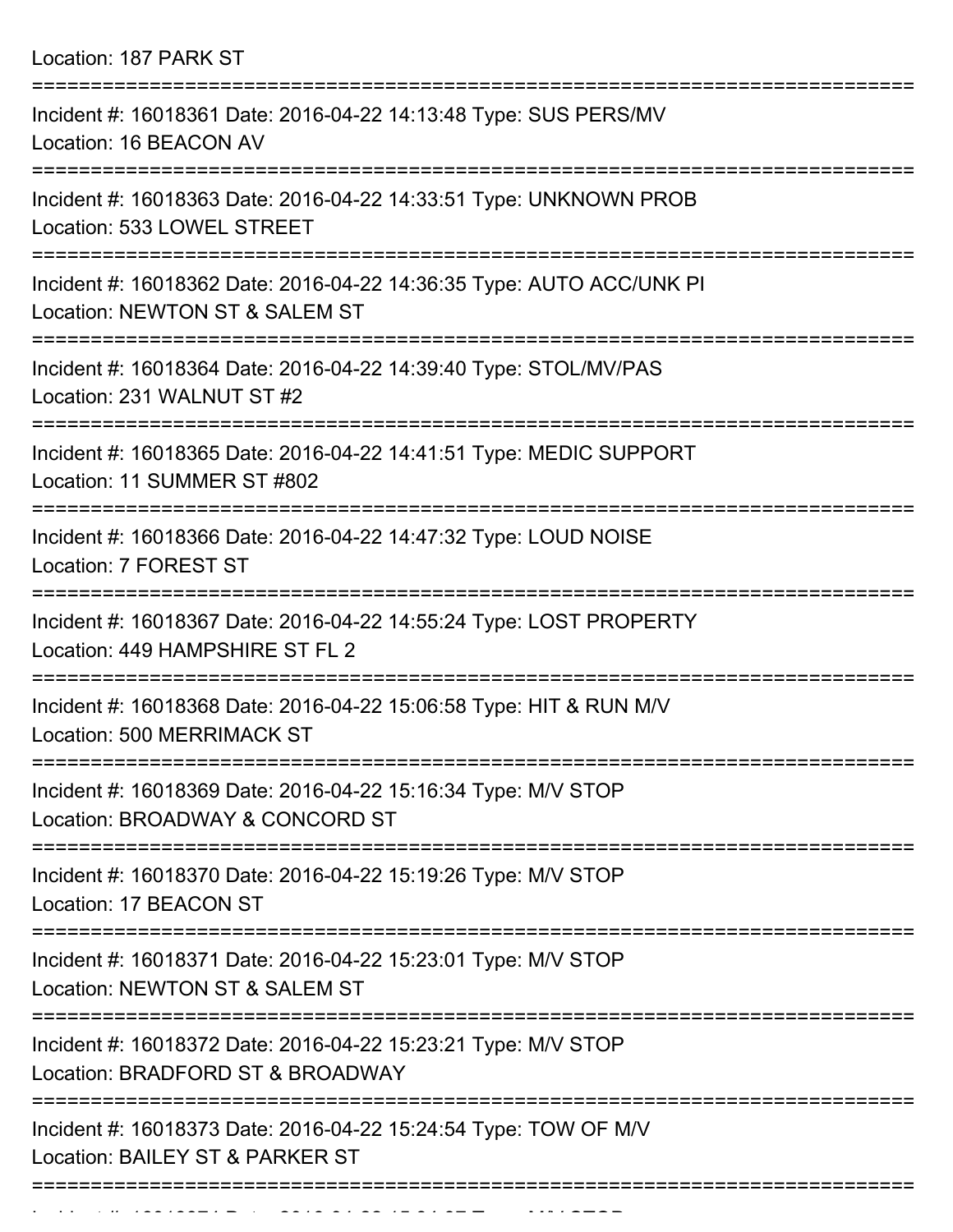Location: 106 BRADFORD

| Incident #: 16018375 Date: 2016-04-22 15:45:05 Type: AUTO ACC/NO PI<br>Location: PARK ST & SARATOGA ST |
|--------------------------------------------------------------------------------------------------------|
| Incident #: 16018376 Date: 2016-04-22 15:49:13 Type: M/V STOP<br>Location: 352 HAVERHILL ST            |
| Incident #: 16018377 Date: 2016-04-22 15:51:25 Type: TRESPASSING<br>Location: 218 FERRY ST             |
| Incident #: 16018378 Date: 2016-04-22 16:23:06 Type: M/V STOP<br>Location: HAVERHILL ST & JACKSON ST   |
| Incident #: 16018379 Date: 2016-04-22 16:25:34 Type: MEDIC SUPPORT<br>Location: 34 KENDALL ST          |
| Incident #: 16018380 Date: 2016-04-22 16:28:08 Type: MISSING PERS<br>Location: 10 ABBOTT ST            |
| Incident #: 16018381 Date: 2016-04-22 16:30:45 Type: M/V STOP<br>Location: 491 ESSEX ST                |
| Incident #: 16018382 Date: 2016-04-22 16:39:51 Type: LOUD NOISE<br>Location: 326 LAWRENCE ST           |
| Incident #: 16018383 Date: 2016-04-22 16:46:57 Type: TOW OF M/V<br>Location: 24 KENDALL ST             |
| Incident #: 16018384 Date: 2016-04-22 17:05:39 Type: B&E/PAST<br>Location: 2 CONDUIT ST FL 2           |
| Incident #: 16018385 Date: 2016-04-22 17:10:09 Type: M/V STOP<br>Location: HAMPSHIRE ST & TREMONT ST   |
| Incident #: 16018386 Date: 2016-04-22 17:12:52 Type: M/V STOP<br>Location: HAMPSHIRE ST & LOWELL ST    |
| Incident #: 16018387 Date: 2016-04-22 17:33:12 Type: M/V STOP<br>Location: BROADWAY & LOWELL ST        |
|                                                                                                        |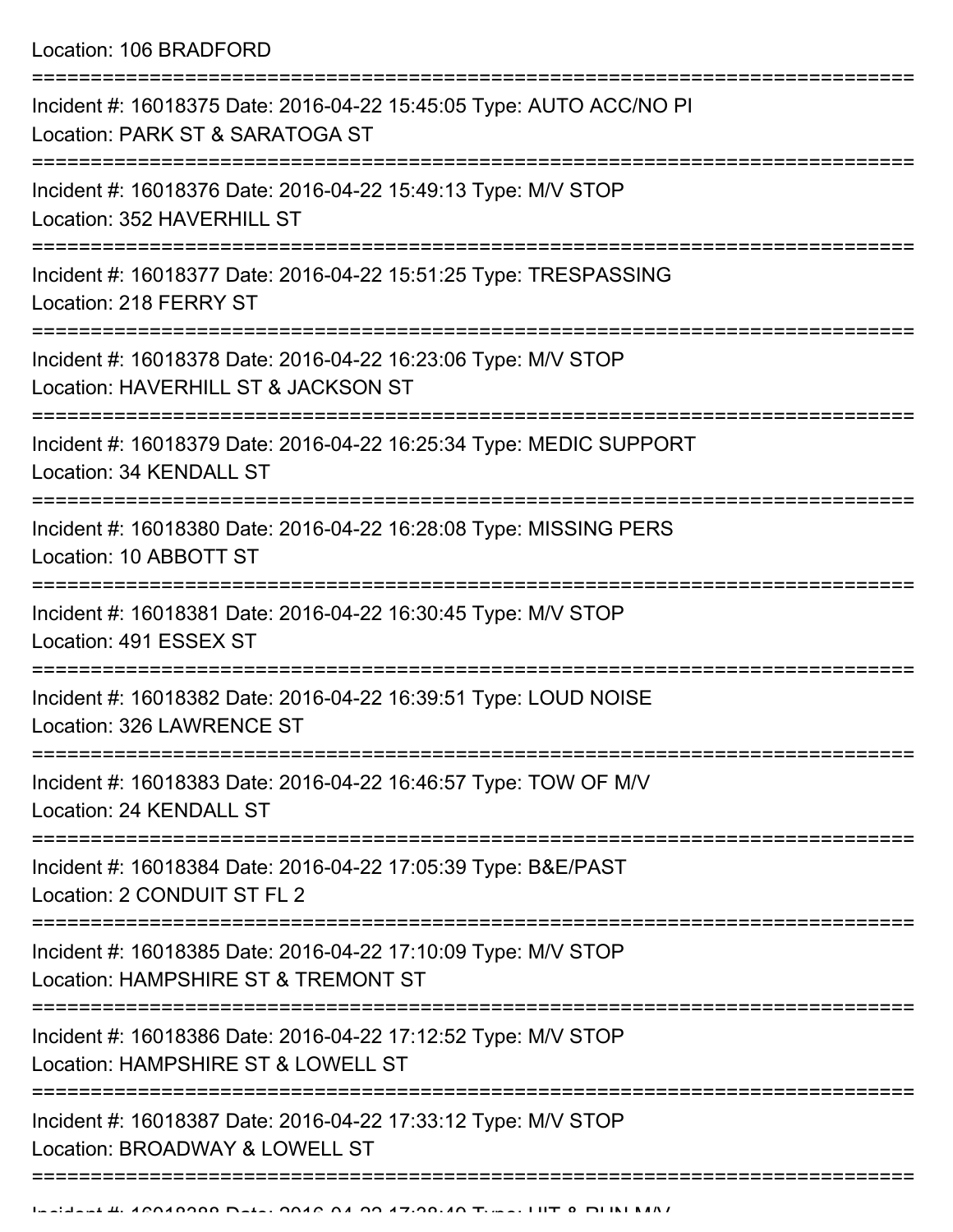| Location: 74 BROMFIELD ST                                                                                        |
|------------------------------------------------------------------------------------------------------------------|
| Incident #: 16018389 Date: 2016-04-22 17:43:25 Type: ADMININSTR<br>Location: 29 WILLOW ST                        |
| Incident #: 16018390 Date: 2016-04-22 17:49:56 Type: NOISE ORD<br>Location: 240 BAILEY ST                        |
| Incident #: 16018391 Date: 2016-04-22 17:53:18 Type: NOISE ORD<br>Location: 473 ESSEX ST<br>-------------------- |
| Incident #: 16018392 Date: 2016-04-22 18:00:43 Type: M/V STOP<br>Location: ISLAND ST                             |
| Incident #: 16018393 Date: 2016-04-22 18:04:43 Type: M/V STOP<br>Location: AMESBURY ST & CANAL ST                |
| Incident #: 16018394 Date: 2016-04-22 18:05:22 Type: M/V STOP<br>Location: PHILLIPS ST & WINTHROP AV             |
| Incident #: 16018395 Date: 2016-04-22 18:17:29 Type: LARCENY/PAST<br>Location: LAWRENCE ST & MAPLE ST            |
| Incident #: 16018396 Date: 2016-04-22 18:27:41 Type: M/V STOP<br>Location: PHILLIPS ST & WINTHROP AV             |
| Incident #: 16018397 Date: 2016-04-22 18:54:32 Type: A&B PAST<br>Location: 5 PACKARD ST                          |
| Incident #: 16018398 Date: 2016-04-22 19:01:38 Type: SERVE 209A<br>Location: 143 WEST ST                         |
| Incident #: 16018399 Date: 2016-04-22 19:19:46 Type: M/V STOP<br>Location: ANDOVER ST & BEACON ST                |
| Incident #: 16018400 Date: 2016-04-22 19:25:44 Type: AUTO ACC/PI<br>Location: 201 PARK ST                        |
| Incident #: 16018401 Date: 2016-04-22 19:28:11 Type: M/V STOP<br>Location: NEWTON ST & SHATTUCK ST               |
|                                                                                                                  |

Incident #: 16018402 Date: 2016-04-22 19:45:21 Type: SUS PERS/MV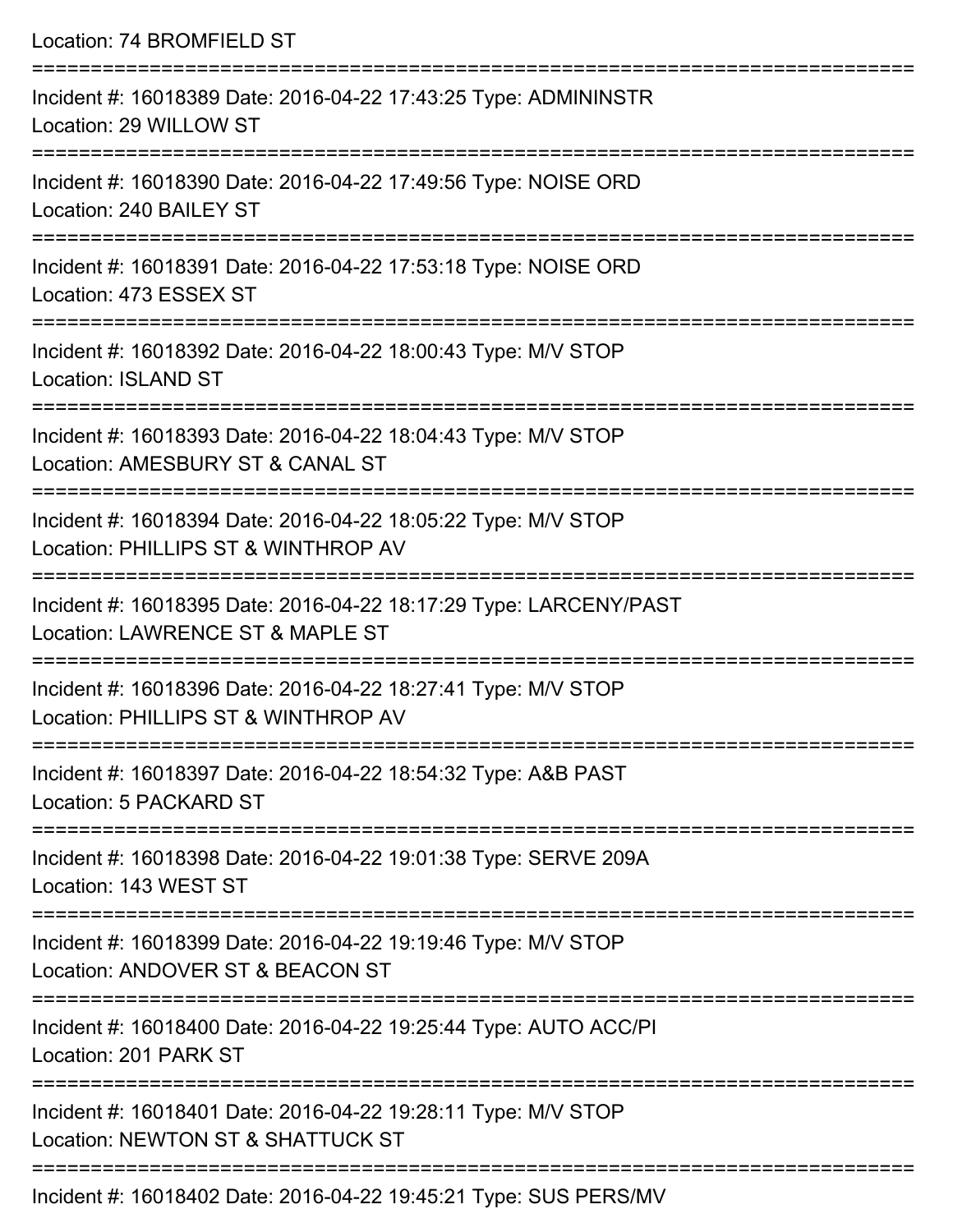| Incident #: 16018403 Date: 2016-04-22 19:53:19 Type: UNWANTEDGUEST<br>Location: 34-36 KATHERINE ST                          |
|-----------------------------------------------------------------------------------------------------------------------------|
| Incident #: 16018404 Date: 2016-04-22 20:22:13 Type: M/V STOP<br>Location: 85 MANCHESTER ST                                 |
| Incident #: 16018405 Date: 2016-04-22 20:44:03 Type: SUS PERS/MV<br>Location: 31 CROSBY ST                                  |
| Incident #: 16018406 Date: 2016-04-22 21:03:43 Type: LARCENY/PAST<br>Location: 20 KNOX ST                                   |
| Incident #: 16018407 Date: 2016-04-22 21:07:55 Type: AUTO ACC/PI<br>Location: MERRIMACK ST & PARKER ST                      |
| Incident #: 16018408 Date: 2016-04-22 21:37:22 Type: UNKNOWN PROB<br>Location: HEWITTS / 187 CHESTNUT ST                    |
| Incident #: 16018409 Date: 2016-04-22 22:05:40 Type: NOISE ORD<br>Location: 51 DUCKETT AV                                   |
| Incident #: 16018410 Date: 2016-04-22 22:08:06 Type: AUTO ACC/NO PI<br>Location: BROADWAY & HAVERHILL ST                    |
| Incident #: 16018411 Date: 2016-04-22 22:11:16 Type: MEDIC SUPPORT<br>Location: DOMINOS / 60 S BROADWAY                     |
| Incident #: 16018412 Date: 2016-04-22 22:21:26 Type: M/V STOP<br>Location: 46 BOXFORD ST                                    |
| Incident #: 16018413 Date: 2016-04-22 22:22:32 Type: M/V STOP<br>Location: 222 ESSEX ST                                     |
| =======================<br>Incident #: 16018414 Date: 2016-04-22 22:25:18 Type: NOISE ORD<br><b>Location: MANCHESTER ST</b> |
| Incident #: 16018415 Date: 2016-04-22 22:27:36 Type: M/V STOP<br>Location: 417 CANAL ST                                     |
| Incident #: 16018416 Date: 2016-04-22 22:29:41 Type: GUN CALL                                                               |